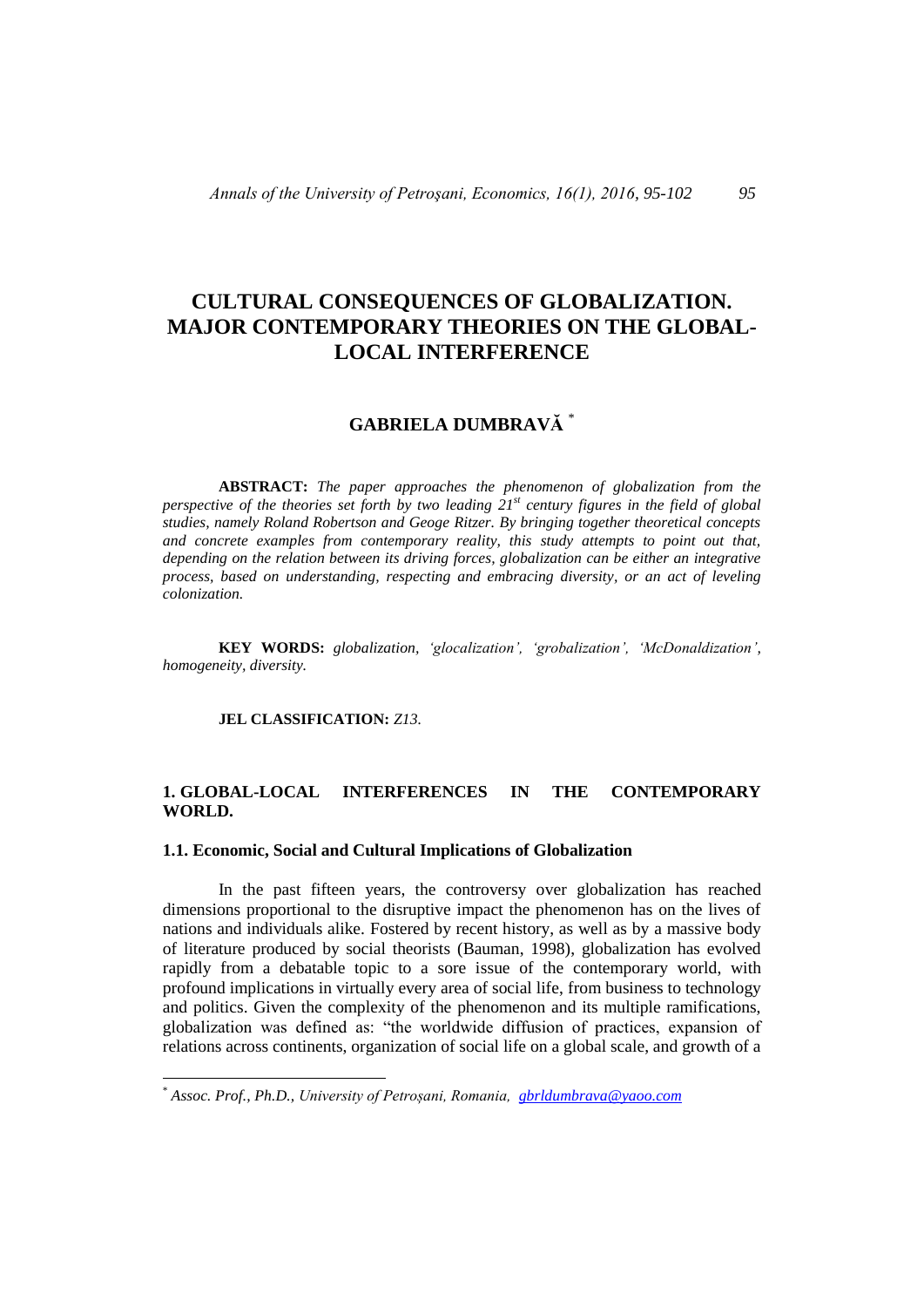global shared consciousness" (Lechner, 2004, p.453). By bringing together terms like *diffusion*, *expansion* and *shared consciousness*, this definition reveals the inherent ambiguity of transnational processes, governed at the same by openness to diversity and a tendency towards homogeneity. This quandary reaches as far as the essence of globalization, since the balance between the diversity and homogeneity is the one that preserves the thin line between inclusion and colonization.

Therefore, if in economy globalization is equated with the emergence of global markets, in politics it is associated with issues of international governance and democracy, and in the field of technology it is synonymous with the digital era, things are far from being as clear in terms of its cultural implications. As we know, the patterns of thought and behaviour are probably the most solid structures in a society, less prone to sudden change, and sometimes lasting long after the vanishing of the context that shaped them. Consequently, cultural shifts are less measurable and obvious than the changes in the other areas of economic and social life. Moreover, cultural issues such as the global-local relationship are further complicated by the sense of national identity in opposition with the fascination of diversity and expansionist tendencies, all of which urge nations to stay within their borders and go beyond them at the same time.

Actually, this dilemma may have prompted sociologist Roland Robertson to state that the three interrelated issues of globalization are:"Does global change involve increasing homogeneity or increasing heterogeneity or a mixture of both?", "What is the relationship between the local and the global?" (Robertson 2001, p. 462), and "What drives the globalization process?" (Robertson, 2001, p. 461).

As an answer to the first question, the author identified three major motor forces of globalization, namely capitalism, Americanization and what he calls *McDonaldization*.

**Capitalism**. As early as the mid-1800's, Karl Marx noticed the expansionism specific to capitalist economy, by virtue of which a company that no longer makes profit in a given country will have to explore possibilities in other countries in order to survive<sup>1</sup>. In Europe, capitalist expansion surged in the 1990's, with two simultaneous flows: one from the West to the (former communist) East, under the form of companies in search of cheap production facilities and markets, and the other from the East to the West, under the form of emigrants pursuing the mirage of a better life. The devastating consequences of this phenomenon on what the 'civilized' world impersonally calls the 'developing' countries, most of which completely unprepared to cope with the change economically, socially and culturally, determined social theorists to declare that "humanity is more and more connected in the global dimensions of exploitation and oppression" (Wood & Foster 1997, p. 67).

**Americanization,** the promotion of American economic, social, and cultural patterns throughout the world, is the most typical example of expansion in recent history. Setting aside the imperialistic shades of America's (economically driven) involvement in the politics of other countries and the use of military force in the name of democracy, we have to admit that the land of all opportunities managed to exert

 $\overline{a}$ 

<sup>1</sup> according to what he called *the general law of capitalist accumulation*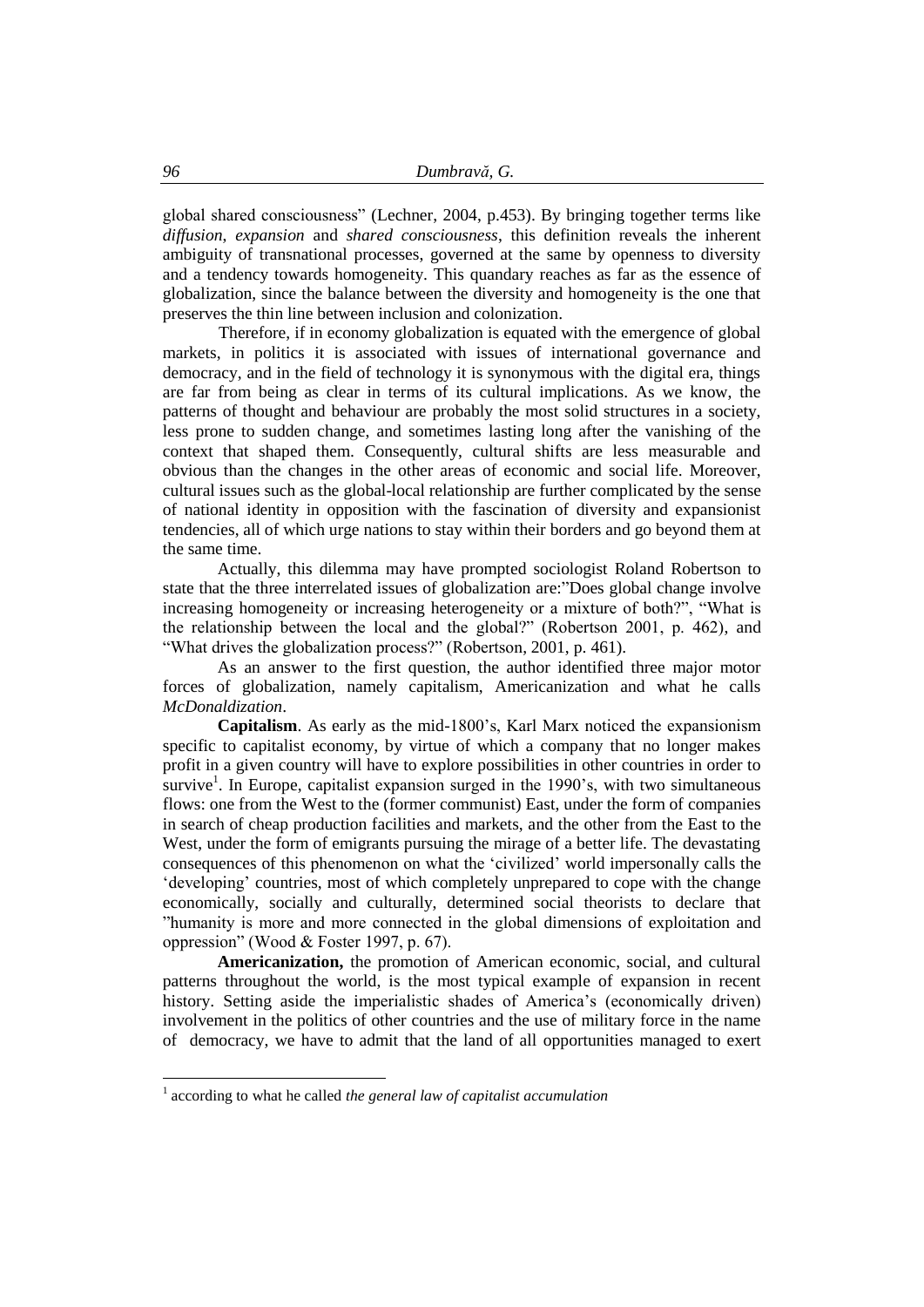more influence on the planet than any other nation ever. In this sense, George Ritzer detects the following elements that contributed to the diffusion of the American model worldwide:

- the industrial model and the consumption model:
- the marketing of American media (including Hollywood films and popular music;
- the selling of American sports (NFL football and NBA basketball) abroad;
- the transnational marketing of American commodities (Cola, blue jeans, and computer operating systems);
- the extensive diplomatic and military engagement with Europe, Asia, and South America;
- the training of the world's military, political and scientific elites in American universities;
- the expansion of the American model of democratic policy;
- the development and use of the international labour market and natural resources by American corporations (Ritzer, 2004, p. 86).

A closer look reveals that the list above actually outlines the image of any global-local contact, with its ups and downs. Therefore, the capitalist industrial model cannot be *applied* blindly in a certain country, without taking into account its specific economic and social conditions. As a matter of fact, one of the central points that Joseph Stiglitz made in his book *Globalization and Its Discontents* regards precisely the devastating effects of imposing capitalist economy in countries that were not ready to deal with it socially and culturally. In the same context, we should not overlook the determination with which Eastern European industries were dissolved through invasive EU policies, theoretically because they were not efficient, and practically because they had competitive potential.

On the other hand, the American aggressive marketing model is definitely one to be followed, but to the benefit of local products. Unfortunately, especially in the former communist countries, the fascination of the new was so bewildering for the fragile collective conscience that everything that was foreign, be it product or tradition, was automatically considered superior and embraced to the detriment of the local. This, combined with the collapse of national industry and agriculture, facilitated the colonizing process. For instance, Romania, one of Europe's main sources of wheat and a major wine producer thirty years ago, now imports flour from Hungary and Germany, whereas the Romanians drink wines from France and Italy, and celebrate Halloween and Valentine's Day, although there are Romanian equivalents for these traditions.

In terms of the international labour market and the education system, we should grant the American model the obvious merit of giving people all over the world the opportunity to make a future for themselves and their families. Even if the vast majority of the people trained and employed in America, or in Western European countries for that matter, stayed in their adoptive countries and contributed to the respective economies, the model centred on genuine values such as the respect for the individual and their honest work is definitely to be promoted.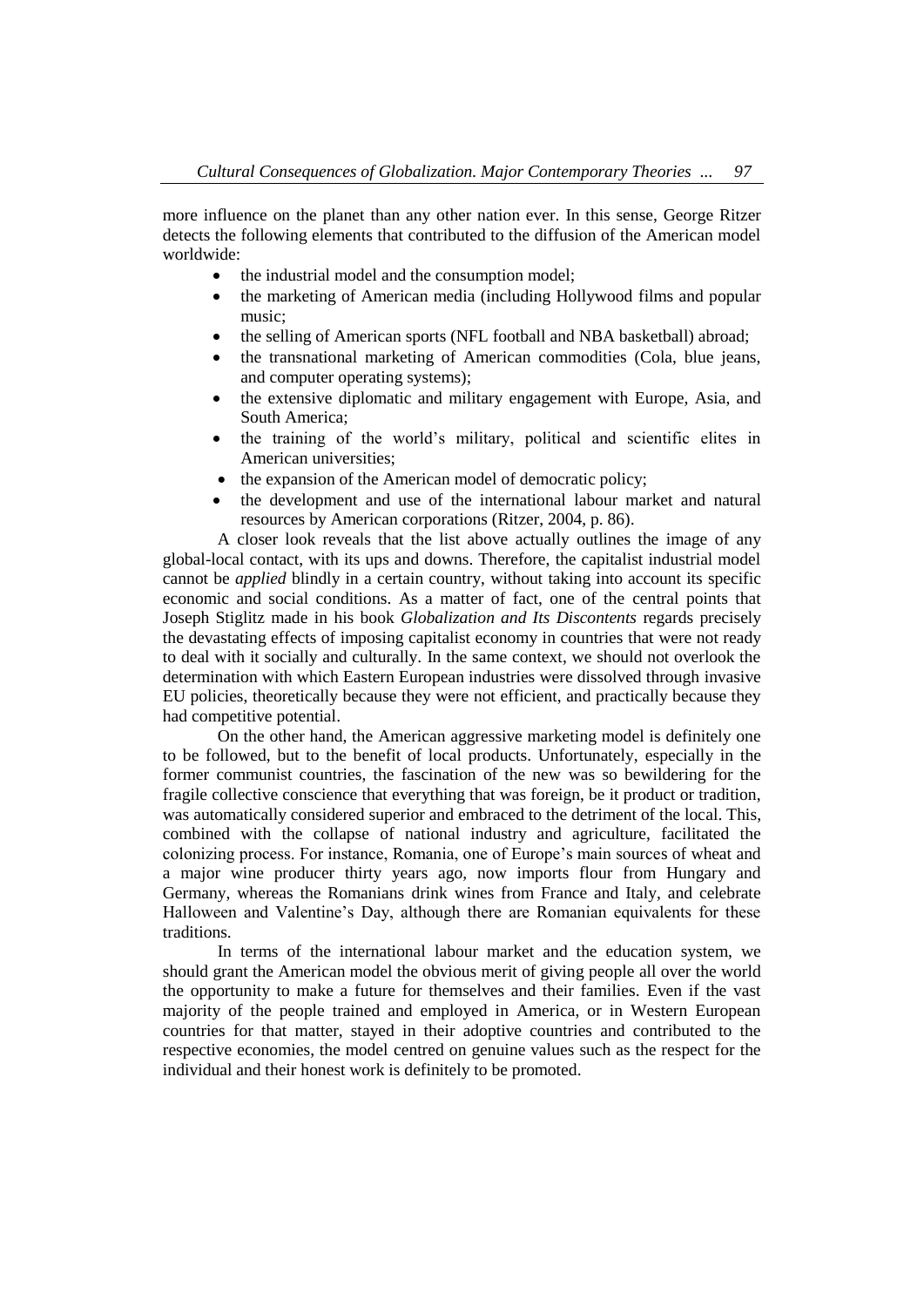Finally, the hypocrisy of diplomatic and military intervention in the name of democracy, and the use of natural resources by international corporations are the most conspicuous shades of colonization in the picture of the globalization process. Actually, these two forms of invasion take advantage of the poverty of the local people and the corruption of national political regimes, bringing little or no benefits for the masses. It is well-known that, in spite of the declarative observation of norms and regulations, the exploitation of natural resources is very often done with total disregard of the environment, leaving behind ecological disasters.

**McDonaldization** is not, as we might expect, a form of Americanization, nor is it a new phenomenon in its essence. Actually, the concept that underlies the process was set forth as early as the 1920's by the German political economist and sociologist Max Weber in his theory on formal rationality and bureaucratization.<sup>2</sup> If Weber invoked the bureaucracy as the fundamental pattern of the modern world, predominated by formally rational systems, 80 years later, the American sociologist George Ritzer identifies the McDonald's franchise as being characteristic for the contemporary stage of rationalization. In other words, following the spread of mass manufacturing and mass consumption, the postmodern society has come to be predominated by the fast-food restaurant model, whose basic principles are efficiency, calculability, predictability and control (Ritzer, 2000). Since these principles are reproducible in any economic, social, and cultural context, it becomes obvious why the McDonald's franchise still has huge influence all over the world, together with other epitomes of mass consumption such as the shopping mall, the superstore, the theme park, the casino, or home shopping television.

#### **1.2. 'Glocalization' and 'Grobalization'. Concept Delimitations**

If the three motor forces of globalization were relatively easy to identify and define, given their predominantly economic basis, the discussion becomes more complex when it comes to the other two questions raised by Robertson regarding the global-local and the homogeneity-heterogeneity relationship. Due to the predominantly cultural implications and their pertaining ambiguities, these questions can no longer be answered in absolute terms, precise classifications and clear-cut distinctions. On the contrary, being matters of interrelation, their essence can be most efficiently pinpointed *at the intersection* of theories and concepts. Therefore, Robertson felt the need to refine his approach to the global-local relationship by introducing the term *glocalization,*  defined as "the interpenetration of the global and the local resulting in unique outcomes in different geographic areas" (Robertson 2001, pp. 458). This concept is meant to point out not only that the global and the local should not be regarded as opposite concepts, but also that they cannot be actually separated, given the continuous process of reciprocal reassessment that takes place at every point of their intersection. In this sense, Robertson identifies four elements that underlie *glocalization,* namely:

the growing pluralism of the world and the sensitivity to differences;

 $\overline{a}$ 

<sup>2</sup> In his collection of essays *Economy and Society* (1921/1968)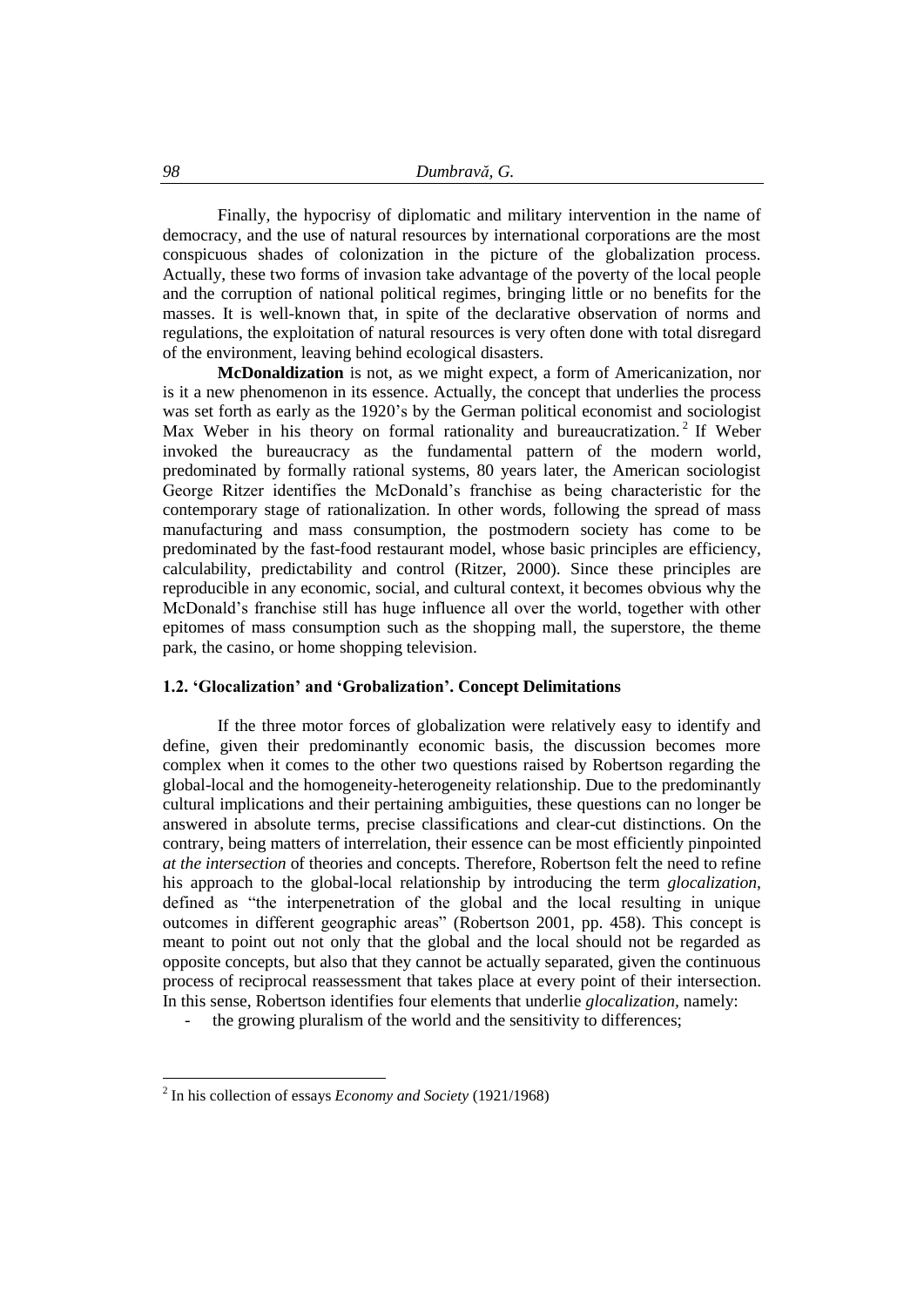- the capacity of individuals and groups to adapt to the glocalized world and act as creative agents;
- the capacity of the contradictory responses to globalization to counteract its levelling effects and foster the innovative blend of local and global characteristics;
- commodities and the media, the two key forces of cultural change, do not act coercively, but provide material to be used by individuals and groups in a creative way.

On the other hand, in order to balance the approach further, George Ritzer coins the term *grobalization*, derived from the verb *to grow* and focusing on "the imperialistic ambitions of nations, corporations, organizations […] and their desire, indeed need to impose themselves in different geographic areas" (Ritzer 2004, p. 73). As the author declares, the concept of *grobalization* is meant to counterbalance that of *glocalization*, dealing with the aspects that the latter tends to neglect or downplay. In other words, if *glocalization* emphasizes diversity and heterogeneity, *grobalization* acts as its complementary, granting utmost importance to homogeneity and the levelling tendencies of transnational interactions. In this context, Ritzer's theory establishes four fundamental elements that point to the antithetical relation between the two subphenomena of globalization:

- the growing similarity of the world and the minimization of differences;
- the limited capacity of individuals and groups to adapt and innovate in a grobalized world, under the overwhelming pressure of larger structures and forces;
- the tendency of globalization to overpower the local and to limit its ability to act and react;
- commodities and the media, as key forces of cultural change, largely determine the life of individuals and groups in the grobalized world.

#### **1.3. Grobalization and the Promotion of 'Nothing'**

As it becomes obvious from the above, the process of globalization is driven by two forces, namely the economic expansion tendency and the cultural preservation tendency. Under the circumstances, the effects of globalization largely depend on the relationship between these two forces. To be more specific, if their relation is kept in balance, they can become complementary, and turn globalization into a genuine integrative process, substantiated by the elements listed under the concept of 'glocalization'. On the other hand, if the imperialistic impulses exceed the consideration for cultural diversity, globalization becomes a colonization process, predominated by the elements belonging to the 'grobalization' paradigm. Unfortunately, the latter situation is valid for most contemporary transnational interactions, in which power relations still divide the world into 'big' and 'small' countries.

Thus, the levelling power of grobalization in a consumption-determined world led social theorists to associate with it the concept of 'nothing', in the sense of "centrally conceived and controlled social forms that are comparatively devoid of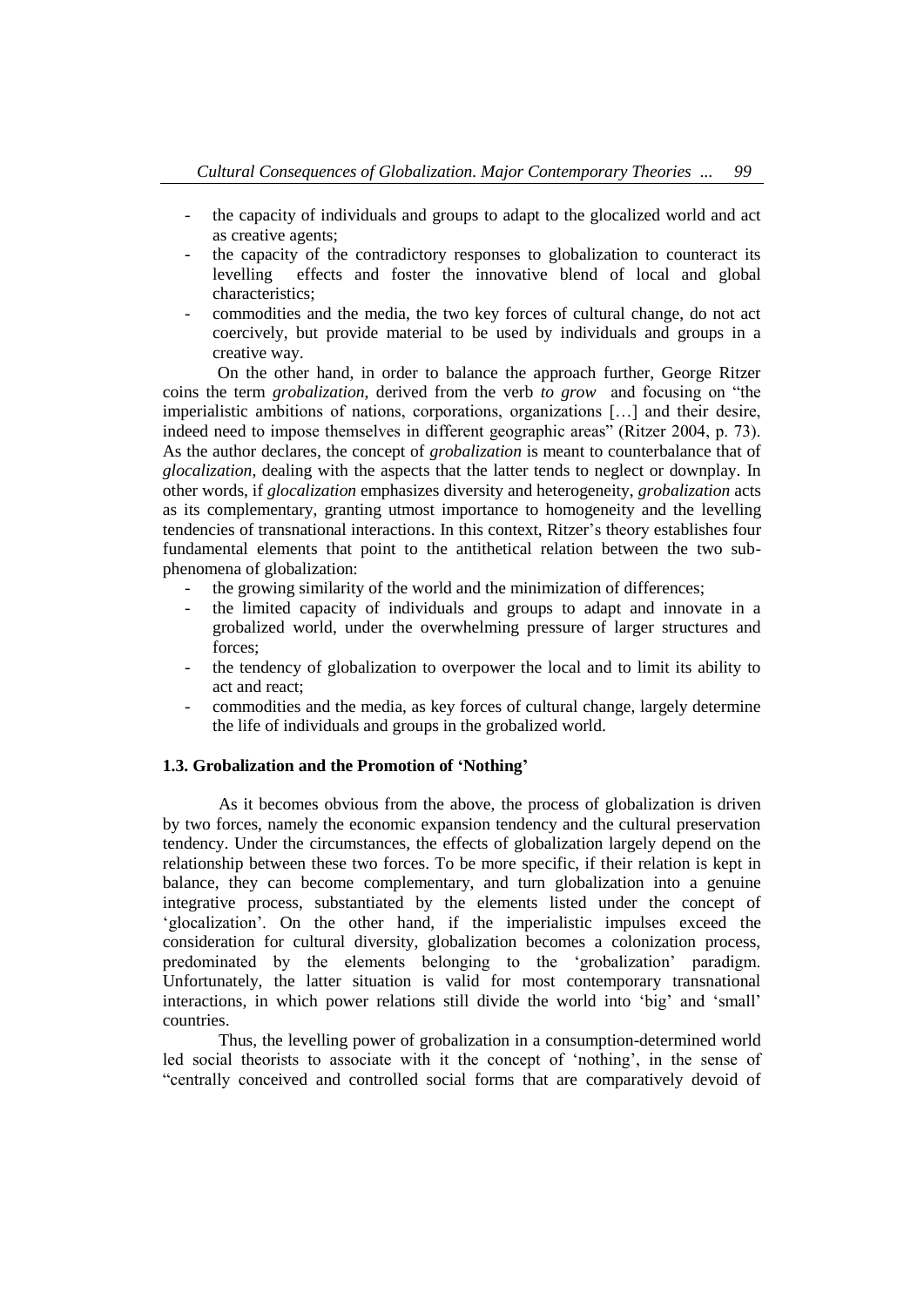distinctive substantive content" in opposition with the concept of 'something', defined as "that which is locally conceived and controlled and is distinctive in content" (Ritzer 2004, pp. xi-xiv). Given its massive ramifications in all areas of social life, the concept of nothing generates a complex 'non' paradigm that contains: non-places, non-things, non-people, and non-services, all considered to bring about "the death of the local and the decline of cultural innovation (Ritzer 2004, p.xv).

**Non-places**. The concept of non-place as an element of cultural geography is not an innovation of contemporary social theory. Actually, it originates in the work of  $20<sup>th</sup>$  century leading anthropologists and sociologists as Edward Relph, Marcel Mauss and Marc Auge. In his book *Place and Placelessness*, Relph defines the concept of non-place in opposition with the concept of place, characterized as "… full with meaning, with real objects, and with ongoing activities. They are important sources of individual and communal identity, and are often profound centres of human existence to which people have deep emotional and psychological ties" (Relph 1976, p. 141). On the other hand, *placelessness* is "an environment without significant places and the underlying attitude which does not acknowledge significance in places. It reaches back into the deepest levels of place, cutting roots, eroding symbols, replacing diversity with uniformity" (Relph 1976, p. 143).

For the purpose of this study, it is essential to extract a central idea from these definitions, namely: given people's psychological and emotional attachment to their local environment, any economic and social disruption of the latter reaches as deep as their sense of belonging and alter the very cultural patterns that support local/national identity.

Emblematic examples of non-places are the fast-food restaurant and the shopping mall, which are organized in such a way as to encourage impersonal interactions. It is interesting to notice, however, that the progress of technology tends to turn more and more place into non-places. For instance, the local diner with a wireless network automatically loses its traditional function of bringing people together for genuine human interaction, since people prefer to surf the Internet or text instead of socializing.

**Non-things** are the outcome of mass production and the aggressive marketing policies of big companies. The Gap jeans, the Gucci bag, Benetton sweaters and the Big Mac are considered the most relevant examples of non-things. However, social theorists notice that the presence of non-things, characterized by the lack of distinctive substance, is no longer confined to the limits of non-places. Therefore, under the pressing need for economic survival, places with profound historic or religious meaning undermine their very essence as places and sell trinkets bearing images of personalities, holy water or miracle-working icons.

**Non-people** are the people who, by virtue of their job or position in a structure, interact with their interlocutors impersonally, sometimes based on a pre-established script. Generally related with non-places, non-people are part of the dehumanization of human interaction in the world of mass consumption. Examples of non-people are McDonald's employees, Disneyland staff wearing costumes of characters, bank tellers, bartenders, waiters and hotel receptionists.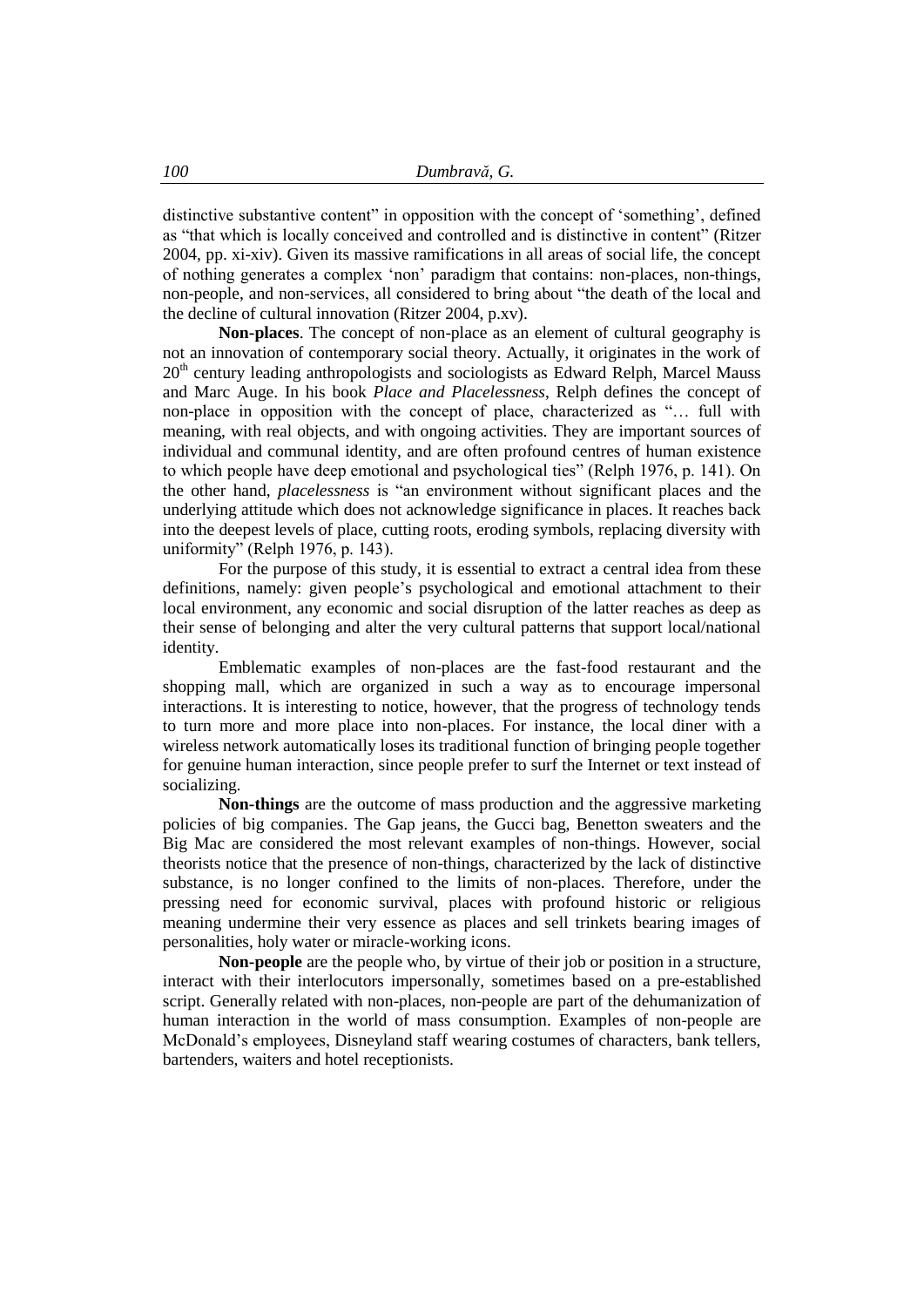**Non-services** are the impersonal services provided by non-people in social contexts that discourage genuine human interaction. As with the other components of 'nothing', they tend to break the boundaries of the paradigm and become more and more generalized.

#### **2. CONCLUSIONS**

The distinction operated by the two major contemporary theories described above offer one of the most elucidating perspectives on globalization so far because:

- it regards heterogeneity and homogeneity not as opposing, but complementary concepts, which condition each other and whose interaction is reciprocally revealing;
- it identifies *grobalization* and *glocalization* as the two distinctive sides of the phenomenon of globalization, dealing with it from the perspective of the two antithetical mechanisms that drive it, namely the need for economic growth and the desire for cultural assertion;
- it detects the tension between these driving mechanisms, which most often operate at the expense of each other, and hence the controversial character and the disruptive impact of globalization on societies throughout the world.

In this context, it becomes obvious that the balance between its driving forces draws a very fine line between globalization as a genuine integrative process and as an act of colonization in disguise. In other words, as long as economic growth remains the determining driving force of transnational interactions, what we generically label as globalization is nothing but a form of postmodern colonization in the name of increasing profitability. By imposing their consumption model on other nations, the big economic empires of the world automatically alter local patterns of thought and behaviour in the direction of cultural homogeneity.

On the other hand, the centre-margin paradigm still supports the distinction between America, Western Europe, and the 'core countries' of the EU, associated with wealth, civilization, order and democracy, and the Eastern European countries, or the 'emerging' nations of the EU, regarded as emblems of poverty, barbarism, chaos, and corruption, fostering power relations that have nothing to do with integration and the embracing of diversity. On the contrary, it induces the idea that these 'other' nations need to be disciplined, civilized and closely directed in every area of their economic life, regardless of the specific social and cultural context. Needless to say that, under the circumstances, the concept of *glocalization*, with its emphasis on diversity, hybridity, and independence, remains confined within the space of the unrealistic, if not demagogic discourse.

As a matter of fact, the main objectives of *glocalization* are put together in an almost utopian image that has no correspondence in the reality of the postmodern world: "Rather than increasing penetration by capitalist firms and the states that support them, or by rationalized structures, this perspective sees a world of diversity" (Ritzer, 2004, p. 75).

Last, but not least, we should remember that the nations situated on the 'margin' side of the power relations paradigm can contribute to integrative